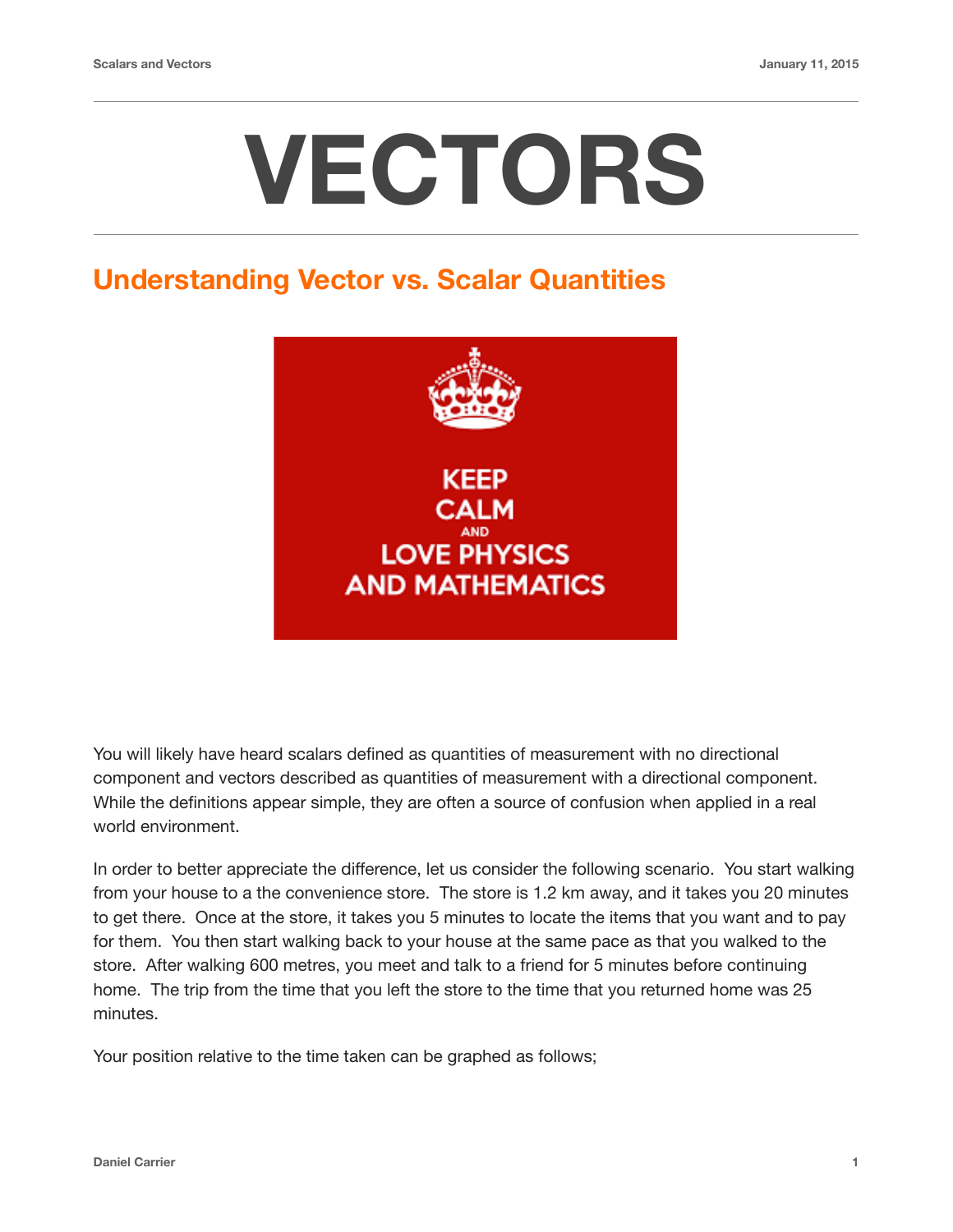

The position was measured in kilometres with your home as the reference point. At the start of the walk, you were 0 km from your home. After 20 minutes, you were 1.2 km from your home. After 25 minutes, you were still 1.2 km from your home. After 35 minutes as well at 40 minutes, you were only 0.6 km from your home. Lastly, after 50 minutes, you were back home.

Now let us consider the difference between distance and displacement. In our case, the total distance walked was 2.4 km (1.2 km to the store and 1.2 km return). However, displacement is defined differently. Displacement involves only the difference between the endpoints of the journey. For example, after 40 minutes, you were only 0.6 km from home. The difference between your starting point (home) and your end point after 40 minutes was 0.6 km. It makes no difference that you had actually walked 1.8 km up to that point.

It would also be important to note that your displacement after 50 minutes is zero because you ended up at the same place from which you started.

It may be useful to think of distance as the number on a vehicle's odometer. It does not matter whether or not the vehicle is returning to the same place from which it started. The odometer will always show a positive number that always increases. Displacement, however, is more akin to the distance between 2 points on a map. That distance can increase or decrease.

There is an analogous difference between speed and velocity. Speed is the number that you observe on a vehicle's speedometer. The speedometer does not tell you the direction of travel, nor does it tell you if you are travelling backwards, or returning to your destination.

Let us consider the average speed involved in the trip from the store to the point at which you meet your friend and stopped to talk. At that point, you walked 1.8 km (1800 m) over 35 minutes. As a result, your average speed was approximately 51 metres per minute. However, velocity only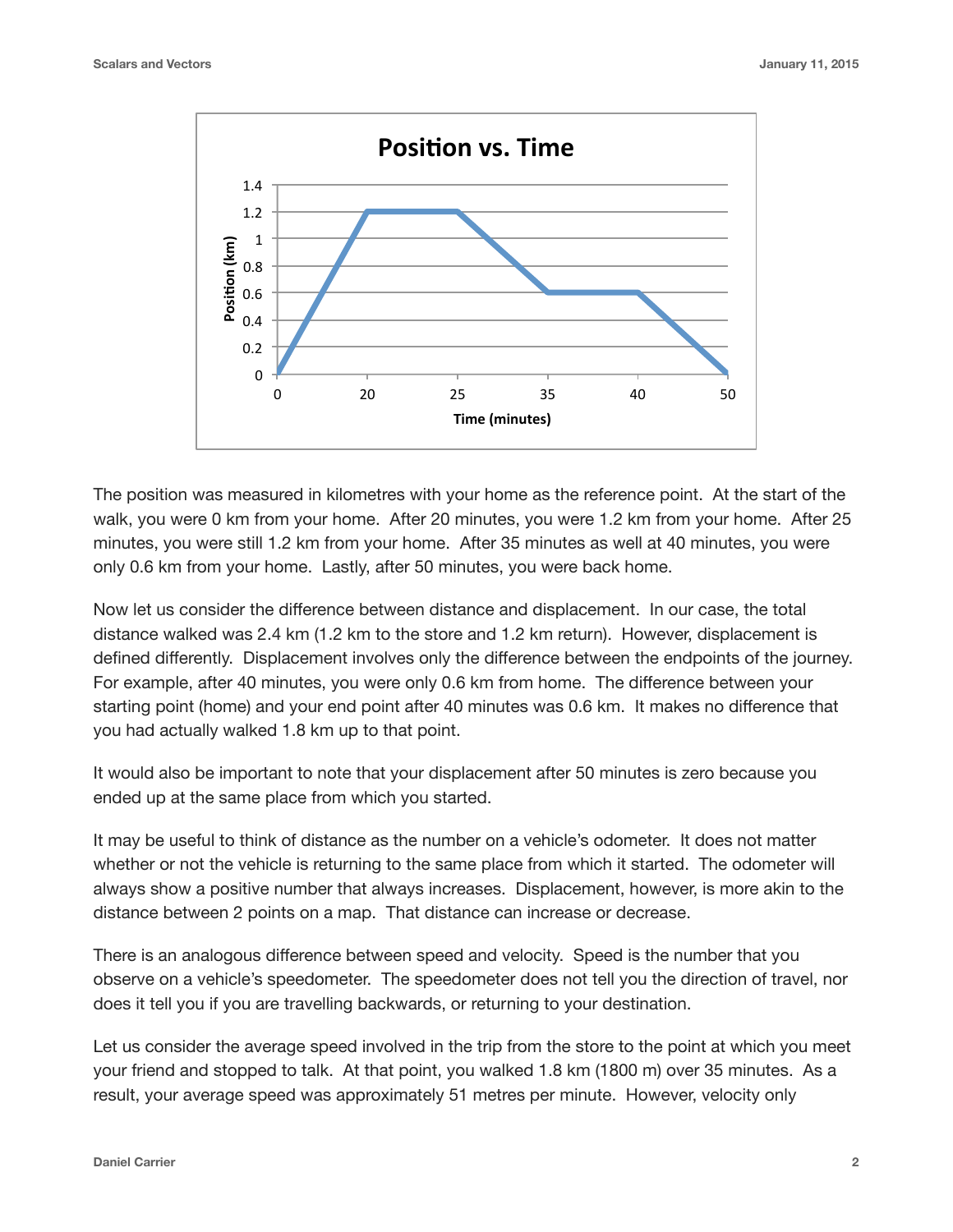concerns itself with the end points and does not consider the travel between the endpoints. After 35 minutes, you are only 600 metres from your house. Therefore, your velocity at that time is approximately 17 metres per minutes. This is a significant difference from the average speed measured between the same two points. Velocity involves the rate of change of **displacement** and not the rate of change of distance.

## **Velocity is the rate of change of displacement (not distance) over time.**

Similarly, acceleration involves the rate of change of **velocity** and not the rate of change of speed.

## **Acceleration is the rate of change of velocity (not speed) over time.**

Now let us consider a scenario in which motion is not linear. If a projectile is thrown upwards and returns to earth, the position vs time graph will resemble the following;

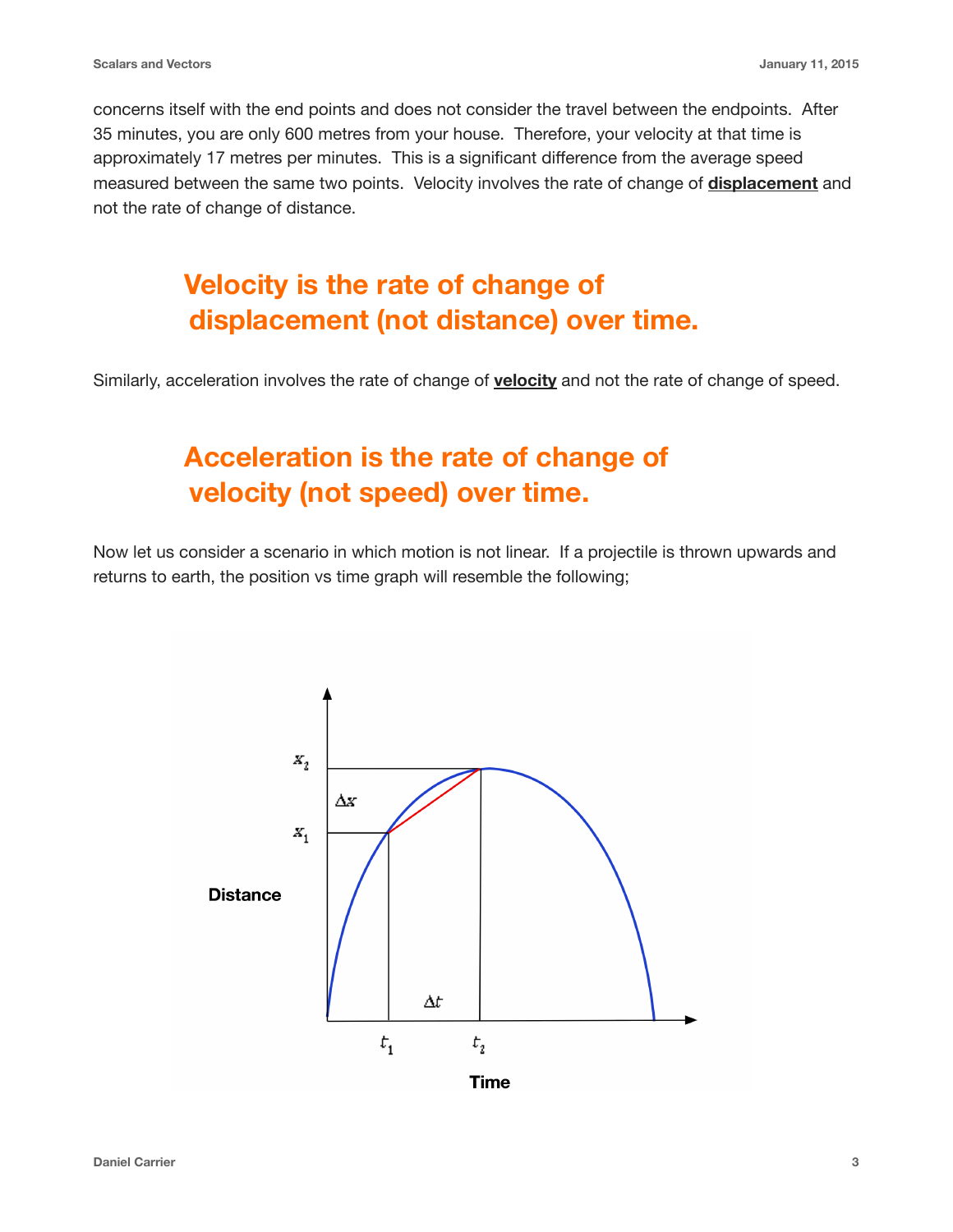In establishing a velocity between two points in space  $(x_{\rm i} \text{ and } x_{\rm 2})$  corresponding to two points in  $t_1$  and  $t_2$ ) an estimate can be made by dividing the change in distance ( $\Delta x$ ) by the change in time  $(\Delta t)$ . In our case, the velocity is represented by the red line. The area between the blue line and the red line, however, represents an error. We have determined an **estimate** of velocity.

Let us consider what happens when the  $\Delta t$  and the  $\Delta x$  become smaller. The graph would take on the following shape;

You will note that the area between the blue line and the red line has become smaller. This would correspond to a smaller error than that in the first graph.



Let us now go one step further. What if the distance represented by  $\Delta t$  approached the limit. In essence, would resemble a line more so than a rectangle, and the area between the blue line and the red line would approach zero, thereby indicating an error approaching zero. (This is the basis of calculus.) Also, the red line would appear as the tangent of the blue line indicating an **instantaneous rate of change** at that point. See below.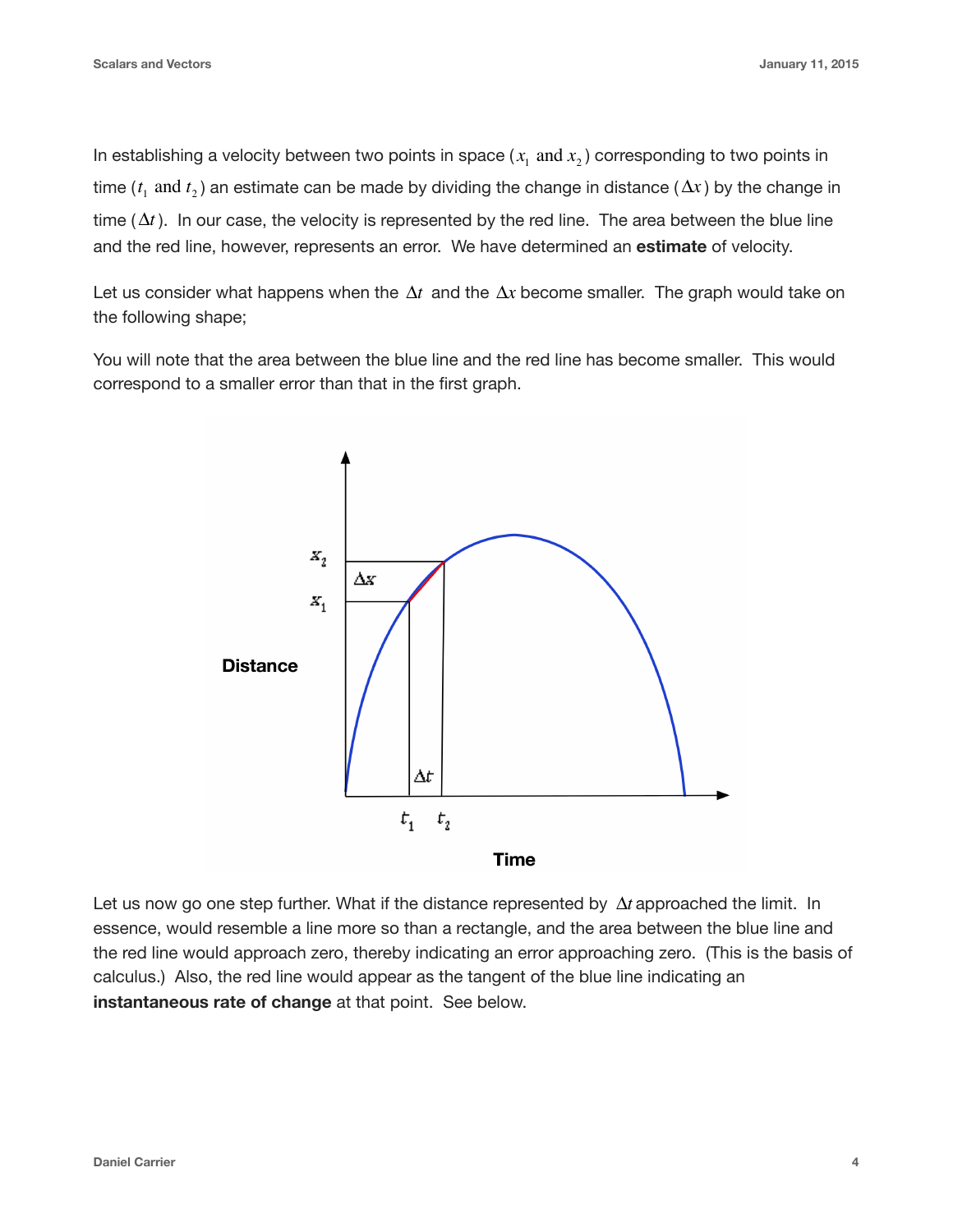

Now let us review our original definitions of scalars and vectors. Scalars defined as quantities of measurement with no directional component and vectors described as quantities of measurement with a directional component. While the definitions appear simple, their application is somewhat more complicated.

Mathematical convention dictates placing an arrow over the variable in question to denote it as a vector quantity. For example, should the variable be denoted by the letter "x", then

 $x =$ Scalar

| <b>1999</b>         |        |        |
|---------------------|--------|--------|
| $\boldsymbol{\chi}$ | –<br>- | Vector |

As a review, a distinction must be drawn between scalar and vector quantities.

Distance = Scalar Displacement = Vector  $Speed =$  Scalar Velocity = Vector